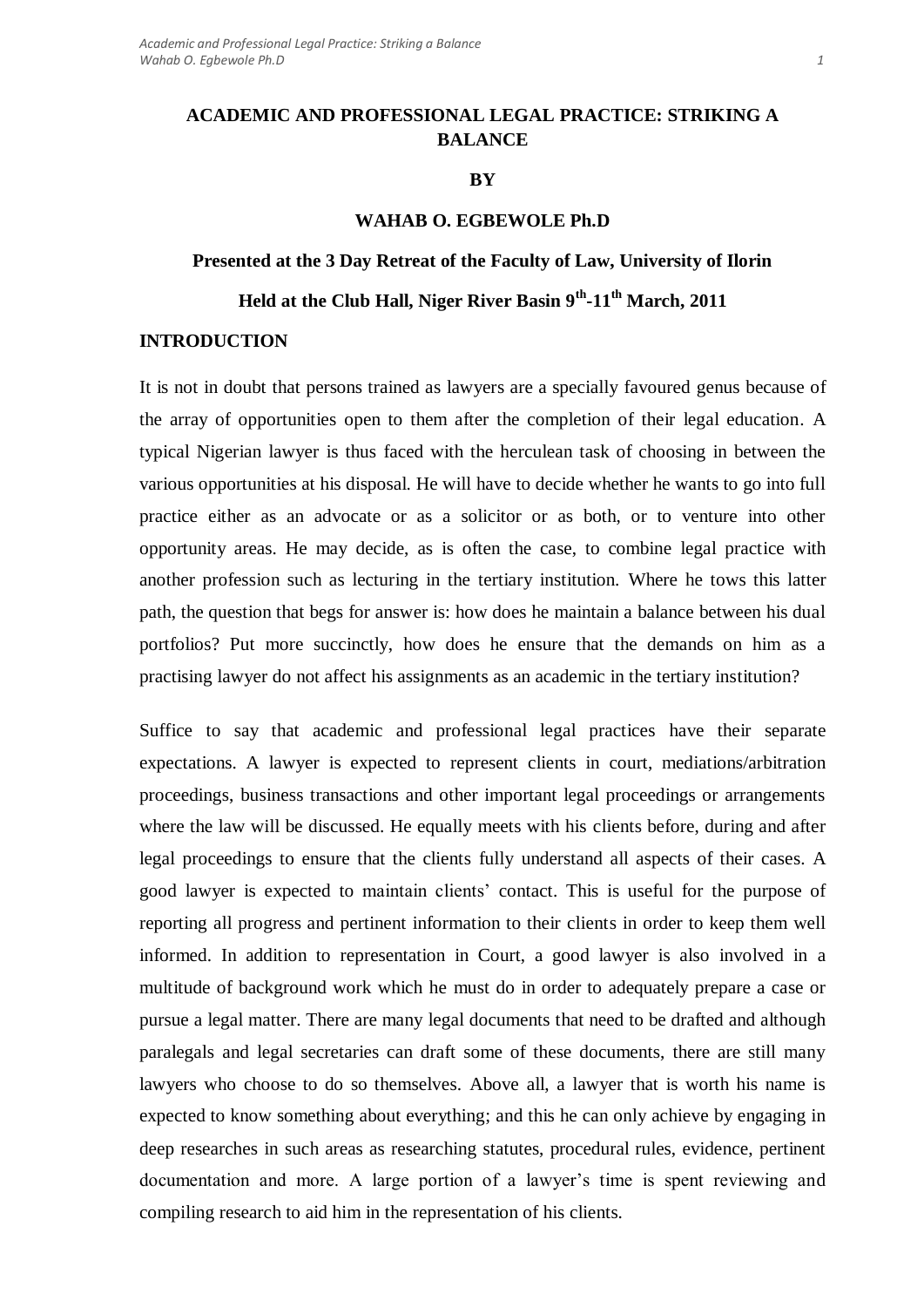As a lecturer/person in the academic, a lawyer is expected to perform some roles incidental to his office. These roles are multi-faceted and quite demanding. In this capacity, he is expected to teach students, prepare lecture notes, conduct tutorials, conduct tests, prepare examination questions, mark examination and test scripts, attends meetings, perform administrative functions, supervise students' projects, and most importantly, carry out researches on issues relevant to his area of specialisation. An efficient combination of the dual offices will require dedication, industry and intelligence from the holder of both offices.

### **PROFESSIONAL ASPIRATIONS OF A LAWYER-LECTURER**

A legal practitioner in the academic has assumed a dual role as stated earlier. He will therefore have aspirations which he intends to fulfil both as a legal practitioner and as a lecturer. The first aspiration of every lawyer is the rendition of brilliant legal services to his chain of clients. To achieve this, a lawyer will need to be industrious and knowledgeable. He will need to display a skilful mastery of the law on any subject-matter brought before him. His industry will be manifest in his ability to persevere in the face of daunting circumstances, more so when lawyers are usually expected to deliver the bulkiest of briefs within the shortest period of time. Lack of industry and persevering spirit will consequently lead to the downfall of a legal practitioner. A lawyer, to meet his aspiration of providing excellent legal services to his clients, will equally have to have diverse knowledge. That is where the need to know something about everything resurfaces. This becomes more important since a lawyer is expected to possess the kind of savvy that will fault the intelligence of a professional in his own field.

Apart from the aspiration to render sterling legal services to his clients, a legal practitioner will equally be aspiring to get to the apogee of his career. He will therefore have his eyes on the attainment of the status of Senior Advocate of Nigeria (SAN), the achievement of which is not the product of indolence. The first requirement for qualifying for this status is for the aspirer to have been in active legal practice for ten consecutive years, which practice must span virtually all the courts of records in Nigeria: proceeding from High Court to the Supreme Court of Nigeria. The aspirant must also have appeared in landmark cases which make contribution to the development of law precedent. A lot of hard work is therefore needed to realise this aspiration like any other.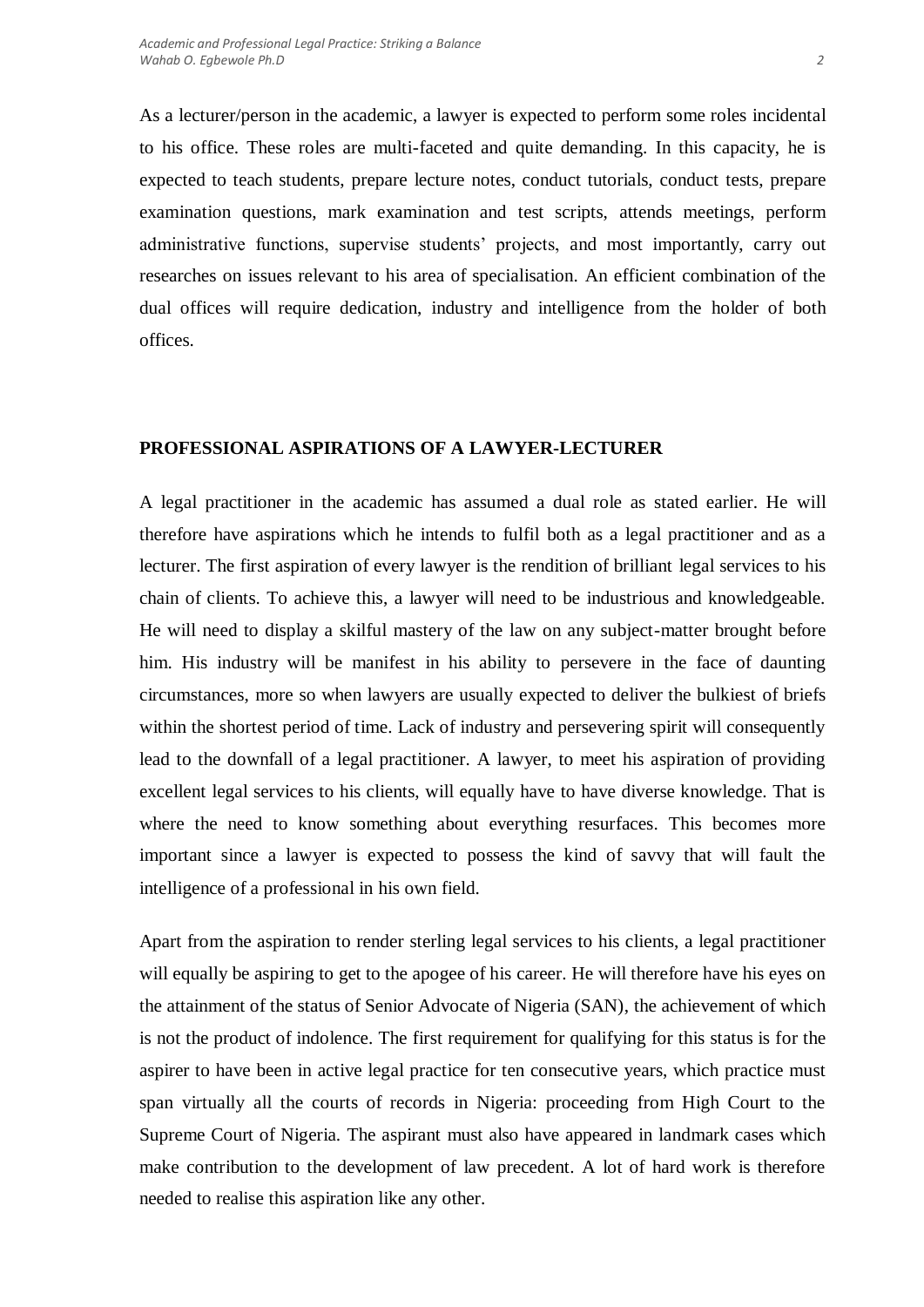Ascension to the Bench is yet another aspiration of a lawyer. It is the dream of some legal practitioners to move to the Bench after meritorious years of practice at the Bar. This too requires lots of efforts and erudition. Some lawyers aspire to go into public services such as becoming an Attorney General in their various States or the federation. One cardinal point relevant to all these aspiration is that none can be achieved without the twin requirements of hard-work and knowledge. Apart from being knowledgeable, a lawyer must be very hardworking to realise his dreams of either providing excellent services to his clients, becoming a SAN, a Judge, or holding public offices as AG or in other capacities.

A lawyer-lecturer, on the other hand, will, in addition to the above ambitions, nurse the achievement of other goals peculiar to his office as a lecturer. He may want to become the Head of its Department, Dean of the Faculty, Professor, or join the membership of notable decision-making committees within the school environment. At the acme of it all is the dream to become the Vice Chancellor of the University. These are no mean achievements, and their realisation is definitely a function of the lecturer's focus and hard work. A perfect and exquisite mastery of his chosen field must be displayed to excel and realise these dreams.

The realisation of these aspirations on the part of a lecturer will no doubt mean more responsibilities for him, and his already saturated academic demands will in turn snowball. Already, as a lecturer he has the onerous tasks of teaching different levels of students, conducting meaningful and resourceful research works, participating in community services and being on different administrative offices. The major issue here is how a lawyer-lecturer can effectively combine all these aspirations with the resultant responsibilities without one affecting the other. Effective time management and the ability to strike a proper balance between the various options are key success factors. These are considered below.

#### **EFFICIENT TIME MANAGEMENT**

Time management is essential to all organisations and individuals as it is what makes the difference between people's achievements. To this end, efficient time management by a lawyer-lecturer will go a long way in assisting him attend to his copious official and unofficial assignments. But it need be pointed out that efficient time management is a skill, the techniques of which must be separately learned and imbibed. There is therefore a need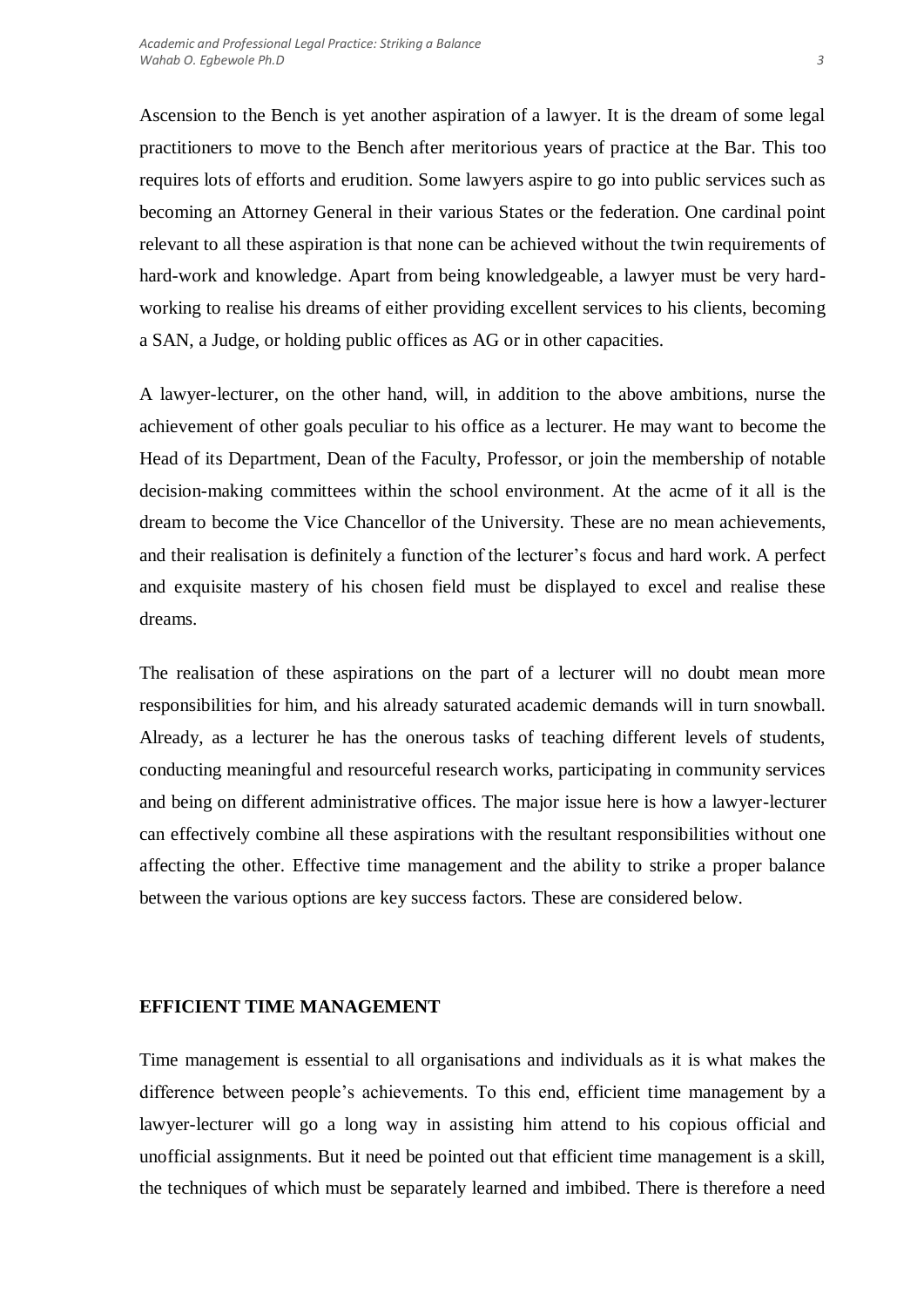for a lawyer-lecturer to learn this skill. The following are the essential elements of efficient time management:

*Task Setting:-* For there to be a proper and efficient time management, a lawyer-lecturer must set tasks which he/she intends to accomplish within a given period of time. This is advantageous in the sense that setting goals/tasks motivates the task setter to do better. There is always a spirit of 'I have to complete these tasks within this time' where tasks are set before hand. By setting tasks, a lawyer-lecturer will be able to categorise his duties under both offices and attend to them appropriately. However, we must sound a note of warning here: tasks to be set must be realisable ones. We must not set superfluous tasks. In other words, while the tasks must be higher enough to motivate us, it must not be too high to set us on failure.

*Prioritizing:-* Another indispensable time management skill is prioritisation of tasks. After the tasks meant for a particular period have been set, it is equally essential to prioritise the order in which the tasks are to be executed. This is because time management is not about getting more done; it is about doing the important things. A lawyer-lecturer therefore needs to recognise the difference between important tasks and tasks that can be left for another time both in his chambers and office as a lecturer. To be more effective, prioritisation may cover tasks meant for a day or week or month or the whole semester. Works relating to the examination of students may be prioritized over and above works relating to a client's land agreement in his chambers. In addition, such lawyer-lecturer may set short and long-range goals and allocate specific blocks of time to each. In doing this, prioritised tasks must be further subdivided into essential, important and optional tasks. The manager (in this case the lawyer-lecturer) should embark on the execution of the tasks in the order outlined. A complementary factor here is revision. It is advisable to review tasks continuously to make sure one has the most important tasks taken care of first.

*Planning:*- This covers the whole process; starting from task-setting to task execution. After setting the tasks, a good time manager must visualise the end results; break large tasks into weekly and daily priorities; detail the steps to completion; and be prepared for barriers which must be dealt with in a calm and mature manner. For a lawyer-lecturer, this will mean that he/she must plan how to distribute his time between the various tasks ahead of him/her, doing the important ones first while leaving out the less important ones.

*Proper Time Scheduling:-* Good time management involves keeping a schedule of the tasks and activities that are important. It is not in doubt that keeping a calendar, daily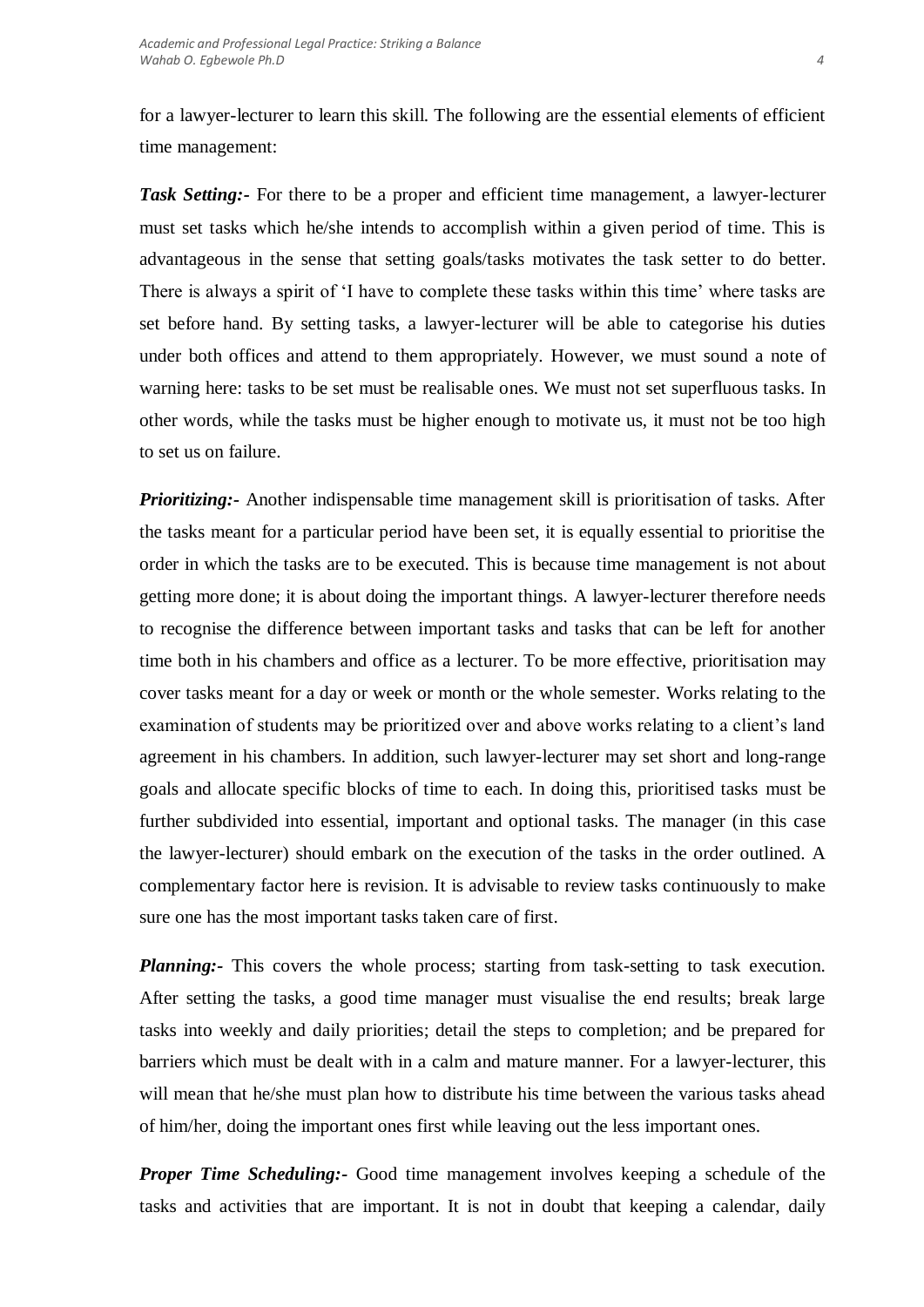planner, weekly planner, or the use of electronic devices such as Personal Digital Assistant (PDA) and other sophisticated phones to itemise tasks meant for each day/week/month are all helpful means of staying on the tasks. Personal Time Analysis Charts (PTAC) may also be used. This will show the various activities on which a lawyer-lecturer spends his times. It will also help individuals to study the use of their time and on the basis, prepare a more useful personal time tables for their activities during the day and each week. Proper time scheduling will help a lawyer-lecturer to eliminate dead hours. In scheduling time, it will be to the advantage of a lawyer-lecturer to put more tasks during the daylight hours. It is equally helpful to plan in blocks of one hour, differentiating between time meant for work and time meant for break within the one hour block.

*Dealing with time wasters:-* These are activities which unnecessarily occupy our time, and everybody is guilty of this. It is important to first identify those time wasters, avoid them (if possible) or reduce them. Time waster is something that occurs during lawyer-lecturers' corporate time that is not necessary to the day or an activity that consumes more than necessary time. Time wasters in every formal organisations include the following: disorganisation, unclear goals, conversation in the office, too many personal phone calls, disjoined processes, no routine, poor planning, junk emails, drop-in visitors, unscheduled meeting with super-ordinates, inability to say 'No', spending unregulated time on social networks such as facebook, twitter, youtube, etc. Since time wasters are barrier to effective time management, it is essential that each lawyer-lecturer identifies his/her time wasters with a view to eliminating or reducing them.

*The cluster-desk syndrome:* A common phenomenon among lecturers and lawyers alike is a clustered desk. A lot of time is wasted many a time in looking for materials on such a desk. Where a desk is neatly and properly arranged, a lot of time will be saved and this, invariably, will impact on the efficiency of time management for such person.

*Procrastination:* Procrastination is the thief of time. It involves putting off work, postponing decisions, and not starting or finishing tasks. Statements common to procrastinators include: 'I work best under pressure'; 'the day is still young'; 'there is still more time to do the job' etc. Procrastination may occur as a result of poor utilisation, lack of concentration, fear and anxiety, personal problems, among several others. For there to be efficient time management, lawyer-lecturers should avoid procrastination as it robs them of precious time needed to accomplish the performance of the various tasks lying before them.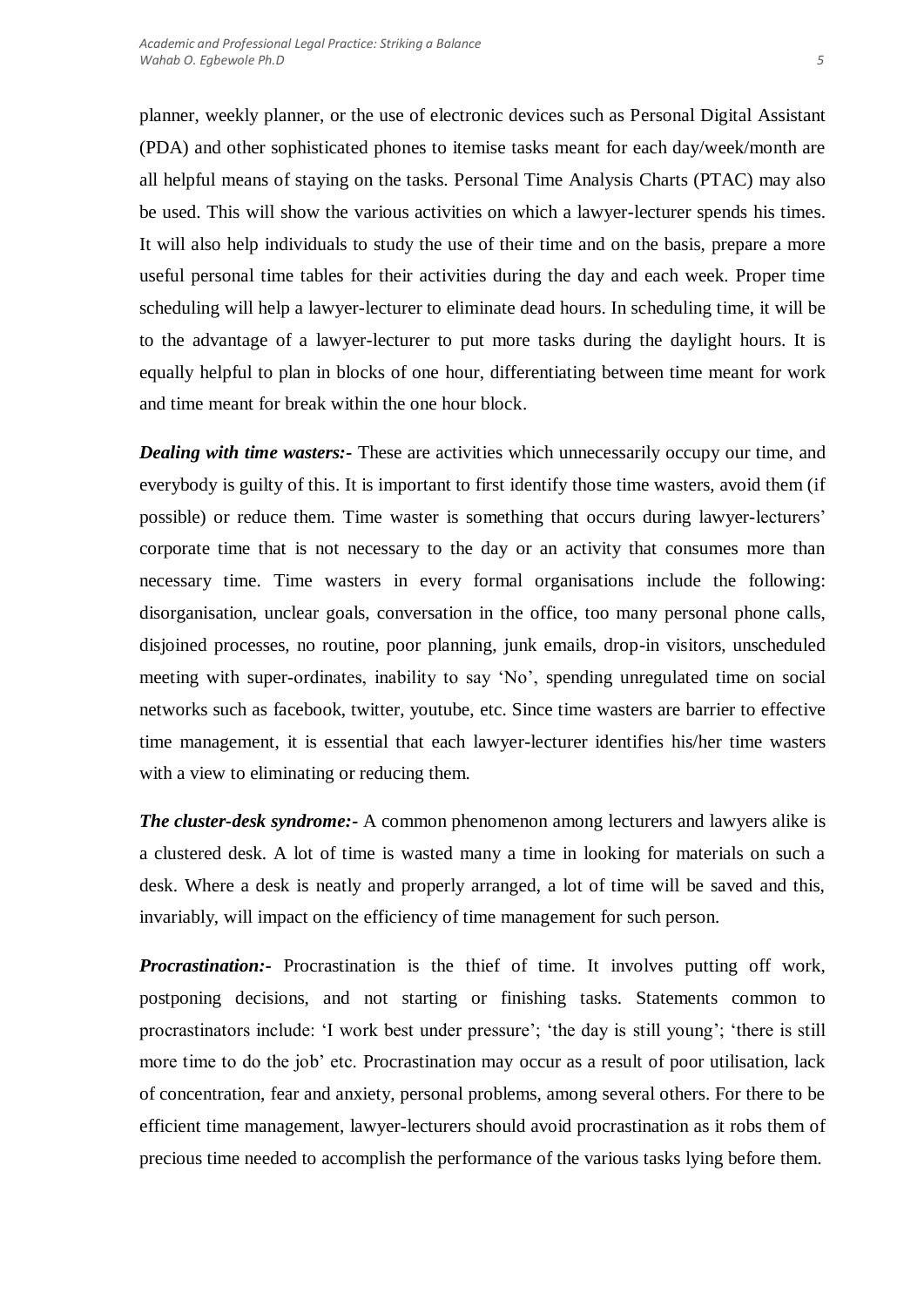These factors will no doubt help a lawyer in the academics to effectively manage his busy schedules both in his firm and in the school. They also will help him in striking a balance between his duties/aspirations as a lawyer and his duties/aspirations as a lecturer. Other relevant factors to striking a balance are discussed below.

# **STRIKING A BALANCE BETWEEN ACADEMIC AND PROFESSIONAL LEGAL PRACTICES**

It is necessary for a lawyer who doubles as a lecturer to strike a balance between his duties and responsibilities as a lawyer and his roles and responsibilities as a lecturer. As earlier pointed out, a lawyer properly so-called must be able to work assiduously and steadfastly towards the achievement of his numerous aspirations both as a lawyer and as a lecturer. While working towards this end, he must always be mindful of conflicts of interests that are likely to arise, and must work out a way to strike a balance in such situations. The following techniques are suggested:

*Spirituality: -* This has been defined as the state or quality of being dedicated to God, religion, or spiritual things or values, especially as contrasted with material or temporal ones. It is the condition or quality of being spiritual. This definition encapsulates one's ability to make the right judgment with the fear of God in mind. In other words, the relevance of the concept of spirituality to striking a balance is that with the fear of God in mind, and a belief that everything comes from and belong to Him, one will be able to make the right decision without allowing his decision with respect to one office to affect his duties in the other office all because of the material gains that may accrue to him therefrom. More specifically, when a lecturer in the University, who is equally a lawyer in a reputable law firm or a law firm in which he is the principal, has to attend to his personal clients in his office, and at the same time has to attend meeting in the University environment or give lectures to his students, without giving consideration to the issue of spirituality, he is more likely to abandon his duties as a lecturer and attend to his personal clients. This is more so since the mentality with government jobs, such as lecturing is whether you attend class or not you will still be paid your salary at the end of the month. Thus with the concept of spirituality properly understood, a lawyer who doubles as a lecturer will be able to practically, and with the fear of God, make decision when there is a clash between his numerous roles in his different capacities. It all revolves round the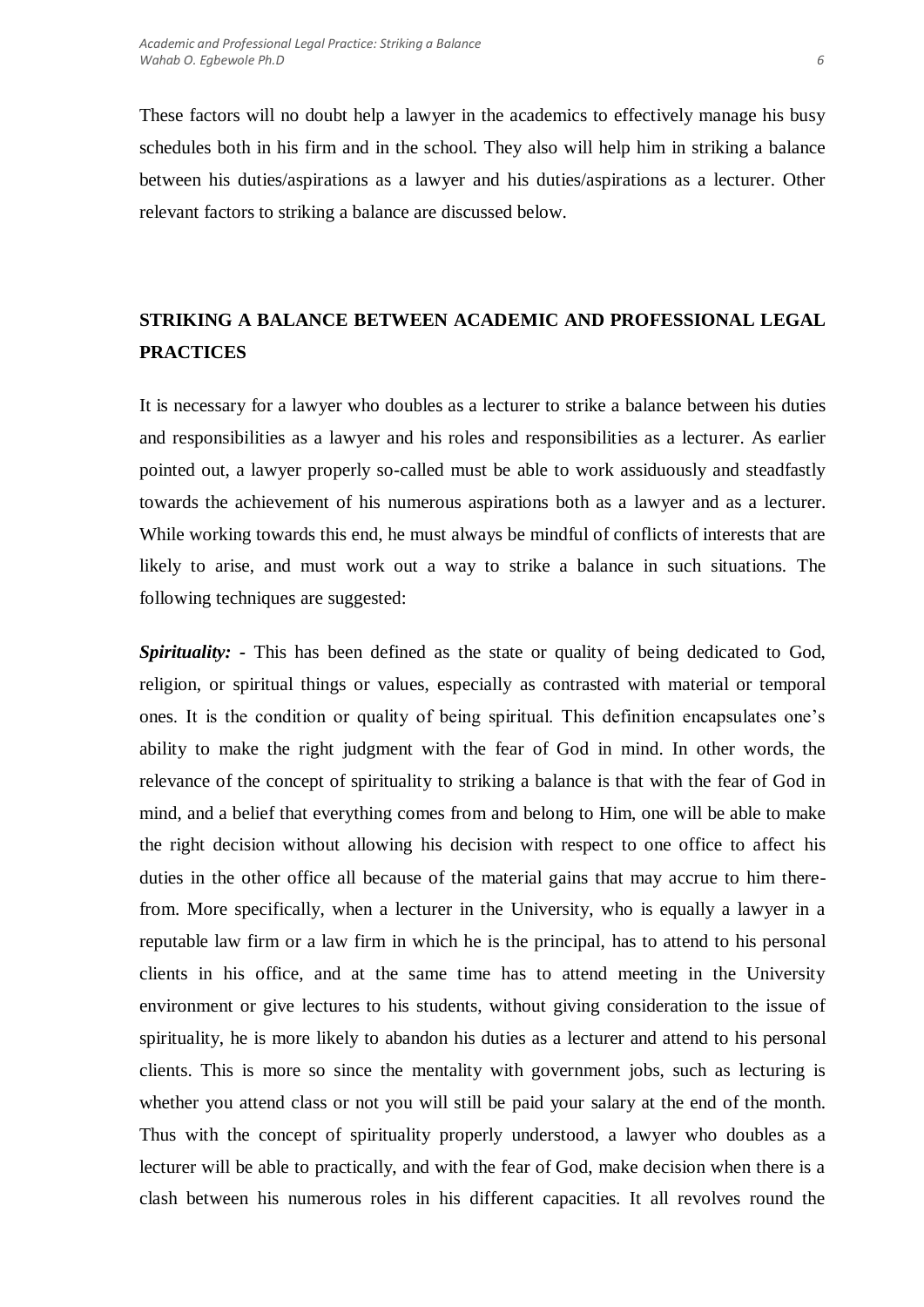concept: it is only God that can make someone rich. You do not rob Peter to pay Paul and expect a meaningful outcome. There is therefore a need to respect this principle whenever we are faced with clash of interests in the two capacities.

*Prioritization:* - Prioritization can be variously defined as: 'to arrange or deal with in order of importance' or 'to put things in order of importance' or 'to arrange according to priority'. This concept becomes indispensable since at times it may not be possible for us to do or achieve every of our dreams at one and the same time. To this end, a lawyer who is also a lecturer will have to prioritize both his aspirations and works if he finds out that the realisation of all the aspirations/works will be to the detriment of one of the offices. For instance, it will be highly demanding for a practising lawyer-lecturer to aspire to the status of SAN and that of a Professor at the same time. To become a SAN, the intending aspirant is expected to have practised for ten years. What is required is not ordinary practice, such a person must have participated in a number of cases in the High Court, the Court of Appeal, and the Supreme Court, and the cases in question must be ground-breaking and precedentsetting. What this simply translates into is that the aspirant, in most cases, would have dedicated the whole of his time to the practice of law, without mixing it up with any other profession. But this is not to say in the least that there are no people in the academics that are able to attain the status of SANship and Professorship at the same time. Prof. Itse Sagay and Prof. Taiwo Osipitan, Prof Yemi Osibajo, Prof G. A. Olawoyin to mention a few.

The point being made above is that where it is discovered that we cannot pursue two or several goals without one affecting the other, then we prioritize and ask ourselves: Which one do I prefer more: becoming a Professor or a SAN? Or, in what capacity would I be more useful both to myself and my immediate environment: as a SAN or as a Professor? This question applies to other aspirations. If pursuing the dream of becoming a SAN and a professor will be to the disadvantage of students and other duties in the school, then it is advisable to drop the aspiration to SANship for that of professorship and vice versa. The concept of spirituality above-discussed will further help us in reaching this decision because without the fear of God, a lecturer may devote, as some of us do, the chunk of his time to legal practice at the expense of his students all in the name of working towards becoming a SAN. The right thing to do is therefore to prioritize and go for the aspiration to which we are most qualified and useful.

*Administrative Challenges: -* Another important point in maintaining a balance is administrative challenges. A lawyer-lecturer should consider in detail the administrative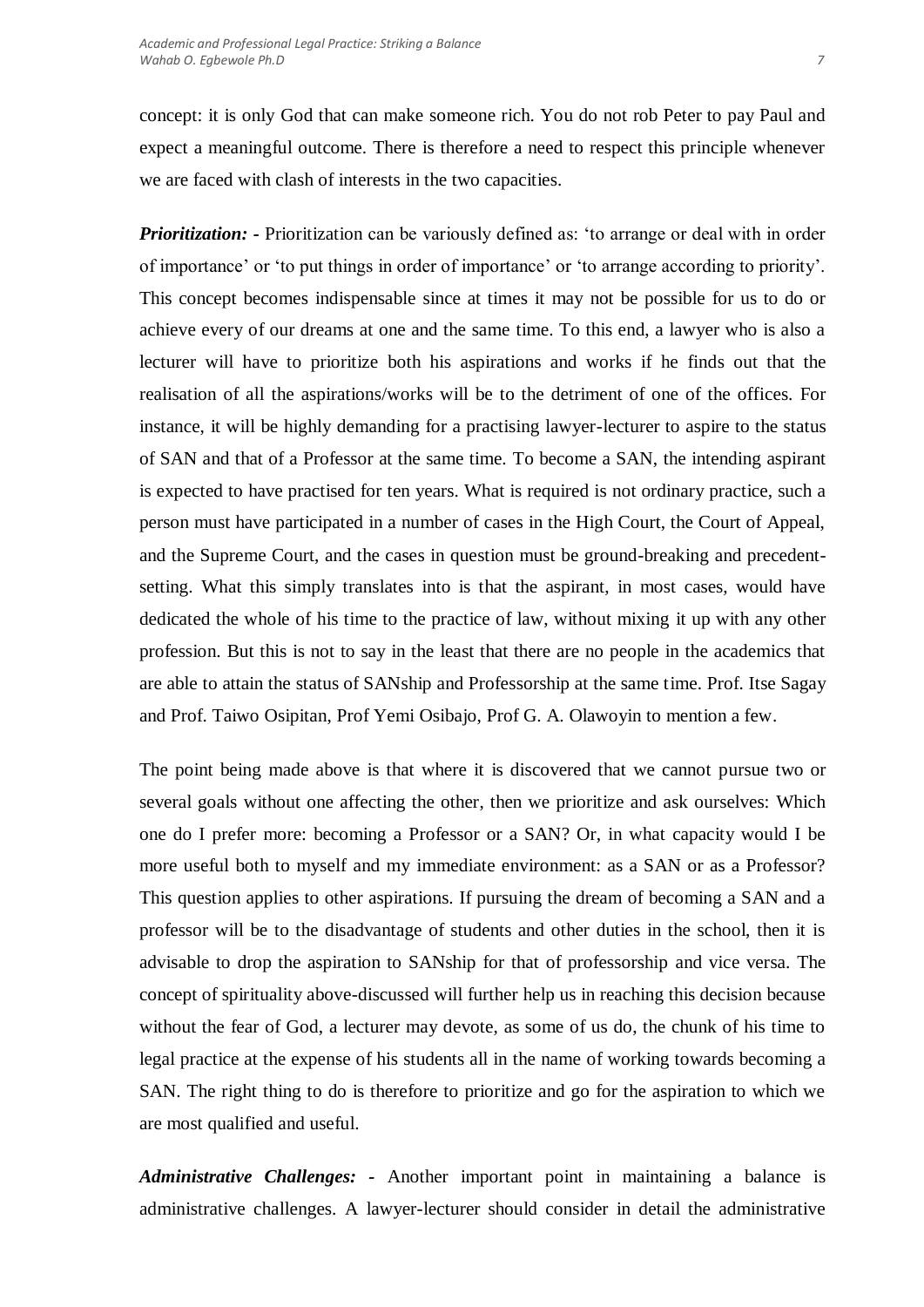challenges attached to a particular office to which he is aspiring. For instance, it will be wrong for a lawyer-lecturer who knows he is very busy in his legal practice to submit himself for appointment as HOD or Dean of his Faculty. The reason for this is obvious. These are offices that carry more than the usual responsibilities of a lecturer. Once you are HOD or Dean, then you will have to attend meetings both within and outside the University environs. This will definitely affect legal practice in no small measure as you may be called upon to attend meeting with very short notices.

*Delegation of Responsibilities: -* This too is very essential in striking an effective balance between the two offices. Where there are other capable hands in the chambers, say junior counsel or other partners, the demand on the lawyer-lecturer will be reduced. His attention will be required only when it is extremely necessary. Appearances in court can be left in the hands of the principal partners and junior counsel while the lawyer-lecturer can contribute in brief writing and other duties not requiring physical presence during working hours. His presence at his chambers during working hours will only be limited to when it is extremely necessary. Thus, conflicts between his duties as a lecturer and his duties as a lawyer will be thereby reduced to the barest minimum.

### **CONCLUSION**

A person in both academic and professional legal practice is expected to meet up with the numerous expectations of these offices. He is expected to perform his duties as a lawyer efficiently and at the same time, his roles as a classroom lecturer must not suffer. He must be able to give his best professional services to his clients while ensuring simultaneously that his students in school are properly catered for and his employer gets commensurate services for its payment. While his aspirations in both offices are not cut short in any way, problem may however arise where his duties and aspirations in one capacity are affecting his duties and aspirations in the other capacity. In such a situation what can he do? All he need do as we have shown is to strike a balance between his responsibilities and aspirations under the two offices. An efficient time management will be of immense use as we have shown. Techniques such as spirituality, prioritising, knowing the administrative challenges attached to an office, and delegation of responsibilities will all go a long way not only in helping him strike a balance between the duties emanating from the two offices, but also to prevent or reduce conflicts that are likely to come into play.